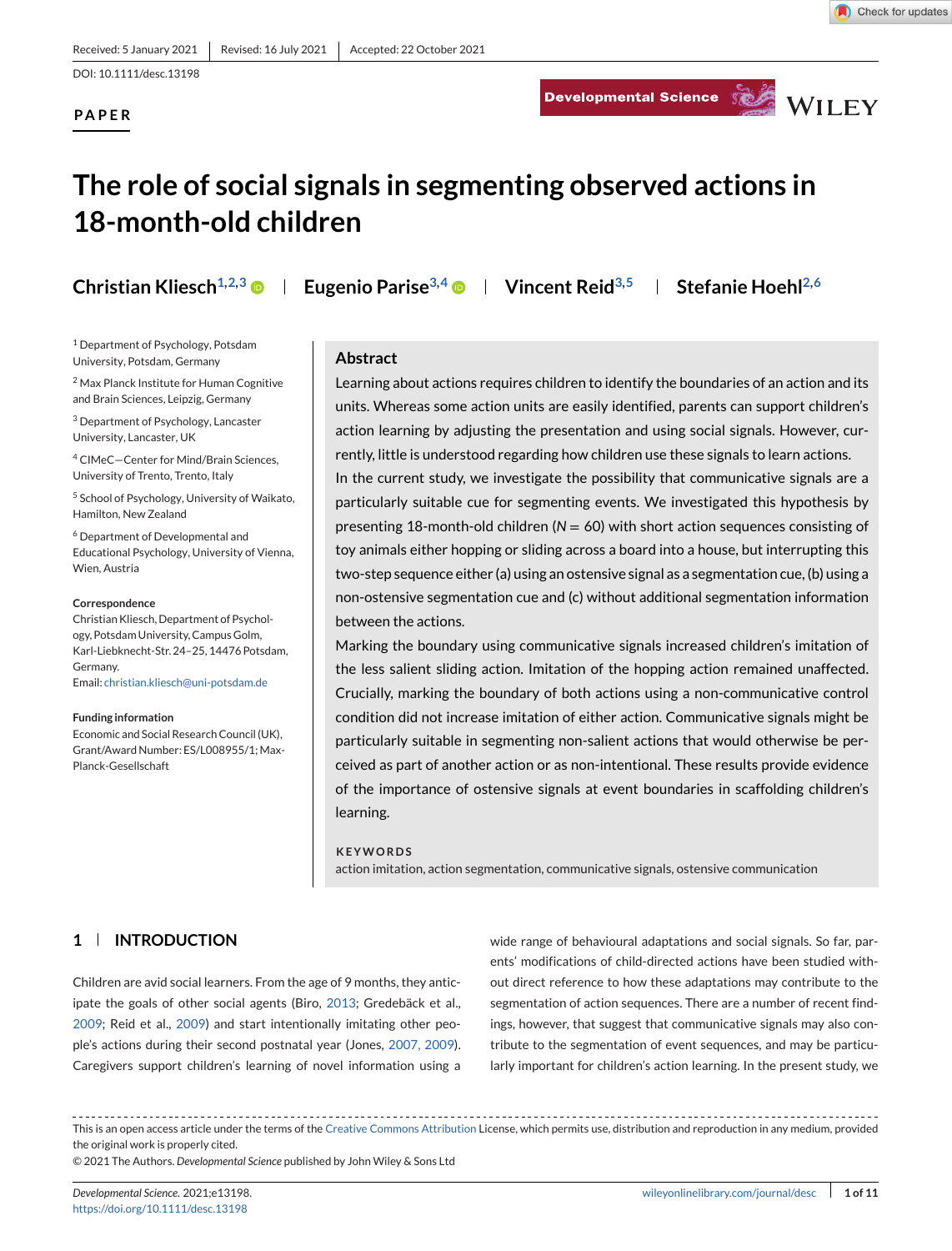tested whether 18-month-old children can use a brief exposure to a communicative signal to segment an action sequence and subsequently adjust which parts of the action sequence they imitate.

# **2 CHILDREN'S ACTION IMITATION IS SELECTIVE**

Actions are intentional, goal-directed movements. These features distinguish them from incidental movements and events. Already from an early age, infants show an understanding of actions as goal-directed (Biro et al., [2014;](#page-8-0) Csibra, [2003;](#page-9-0) Verschoor et al., [2013\)](#page-10-0) and distinguish between actions that are carried out in an efficient and non-efficient manner in relation to the action goal (Gergely & Csibra, [2003;](#page-9-0) Gredebäck & Melinder, [2011\)](#page-9-0). Children do not blindly imitate all actions exactly the way they are shown (cf. Csibra, [2008\)](#page-9-0), but selectively imitate the parts of the action (Carpenter et al., [1998;](#page-9-0) Király et al., [2013\)](#page-9-0). For example, they will imitate a model turning on a lamp with their head, but only if there is no other rational explanation for this inefficient action manner (e.g. the model's hands were occupied, Gergely et al., [2002;](#page-9-0) Király et al., [2013\)](#page-9-0).

Children's selective imitation is also evident in studies by Carpenter et al. [\(2005\)](#page-9-0) and Southgate et al. [\(2009\)](#page-10-0): here, children were presented with a toy animal hopping or sliding into a toy house. When the hopping and sliding motions were presented on their own, children chose to imitate these actions to a high degree. However, children were less likely to imitate the manner of the action when it was presented together with a clear goal, for example, putting the animal in the house, even though children were still more likely to imitate the hopping than sliding (Carpenter et al., [2005\)](#page-9-0). Furthermore, children who were told about the goal of the action were more likely to imitate the action's manner, compared to children who observed manner and outcome of the action, or discovered the outcome on their own (Southgate et al., [2009\)](#page-10-0). Data from younger children indicates that 6-month-old infants are less likely to notice changes in the transition between different outcomes, compared to a change of the target locations. For example, they are less likely to notice when a self-propelled ball bounces down before reaching its goal location after seeing it go on a straight line during habituation, compared to a change from one target goal location to another (Hespos et al., [2009\)](#page-9-0). Therefore, children's focus on the outcome of the action demonstrated in Carpenter et al. [\(2005\)](#page-9-0) and Southgate et al. [\(2009\)](#page-10-0) could be explained by the perceptual failure of segmenting both actions and/or assigning intentionality to both parts of the action sequence.

# **3 THE STRUCTURE OF ACTIONS DETERMINES HOW ACTIONS ARE UNDERSTOOD**

Like events, most actions can be described on different levels. They are hierarchically organised, with simpler action units nested in higherorder action plans (Elman, [1990;](#page-9-0) Zacks & Tversky, [2001\)](#page-10-0). The action of making a cup of coffee, for example, may be described by said overar-

#### **RESEARCH HIGHLIGHTS**

- ∙ We investigate the role of direct gaze and infant directed speech in segmenting action sequences in 18-month-old children.
- ∙ Children are more likely to imitate parts of an action sequence if the boundaries of its units are marked by a short burst of gaze and infant-directed-speech, compared to a non-ostensive signal of the agent pausing and saying 'hmm,' or no boundary marking.
- ∙ The increase in imitation is only seen for the non-salient action type; the salient action type shows high levels of imitation irrespective of the boundary marking condition.
- ∙ Ostensive signals act as communicative signals of temporal reference, delineating the different units of an action sequence for toddlers.

ching goal ('making coffee') or by the units that comprise the action, for example, grinding the coffee, boiling the water, filling the coffee press with coffee and subsequently water and pressing the coffee press down. These actions comprise the *action sequence* of the action *'making coffee'*, which in turn may be part of the overarching action sequence of *'preparing breakfast'*. As we can see, most actions consist of different action units with their own goals and sub-goals. At the same time, they do not exist as isolated events, but are part of a wider action sequence (Zacks et al., [2009\)](#page-10-0). In the current paper, we will therefore refer to the highest relevant level of analysis of the description as the *action*, which comprises of *action units*. Therefore, observing actions (and potentially carrying out actions Hommel et al., [2001\)](#page-9-0) shares many features with a general description of events, enriched by goals and intentions (Zacks et al., [2009\)](#page-10-0).

According to Event Segmentation Theory (Zacks & Swallow, [2007;](#page-10-0) Zacks et al., [2009\)](#page-10-0), segmenting a stream of events plays an important role in the comprehension, anticipation and subsequent imitation of event sequences (Baldwin et al., [2001;](#page-8-0) Zacks et al., [2001, 2007,](#page-10-0) [2009\)](#page-10-0). The identification and segmentation of event boundaries are just as important as the identification of objects in space. Events can be segmented based on low-level features, such as motion cues, or prior, higher-order knowledge of the event (Zacks & Swallow, [2007\)](#page-10-0). Adults are able to segment actions into finer or coarser units when requested (Zacks, [2004;](#page-10-0) Zacks et al., [2009\)](#page-10-0). Already 10- to 11-month-old infants demonstrate sensitivity to event structures, looking longer at actions paused mid-stream, compared to those where the pause coincided with an event boundary (Baldwin et al., [2001\)](#page-8-0). It is likely that visual features of the action stream are important contributors in identifying potential goals.

Understanding actions as hierarchical structures has important implications for children's imitation of actions as well: as we have seen in the study by Carpenter et al. [\(2005\)](#page-9-0), children ignore parts of an action sequence when focusing on another part, even though they are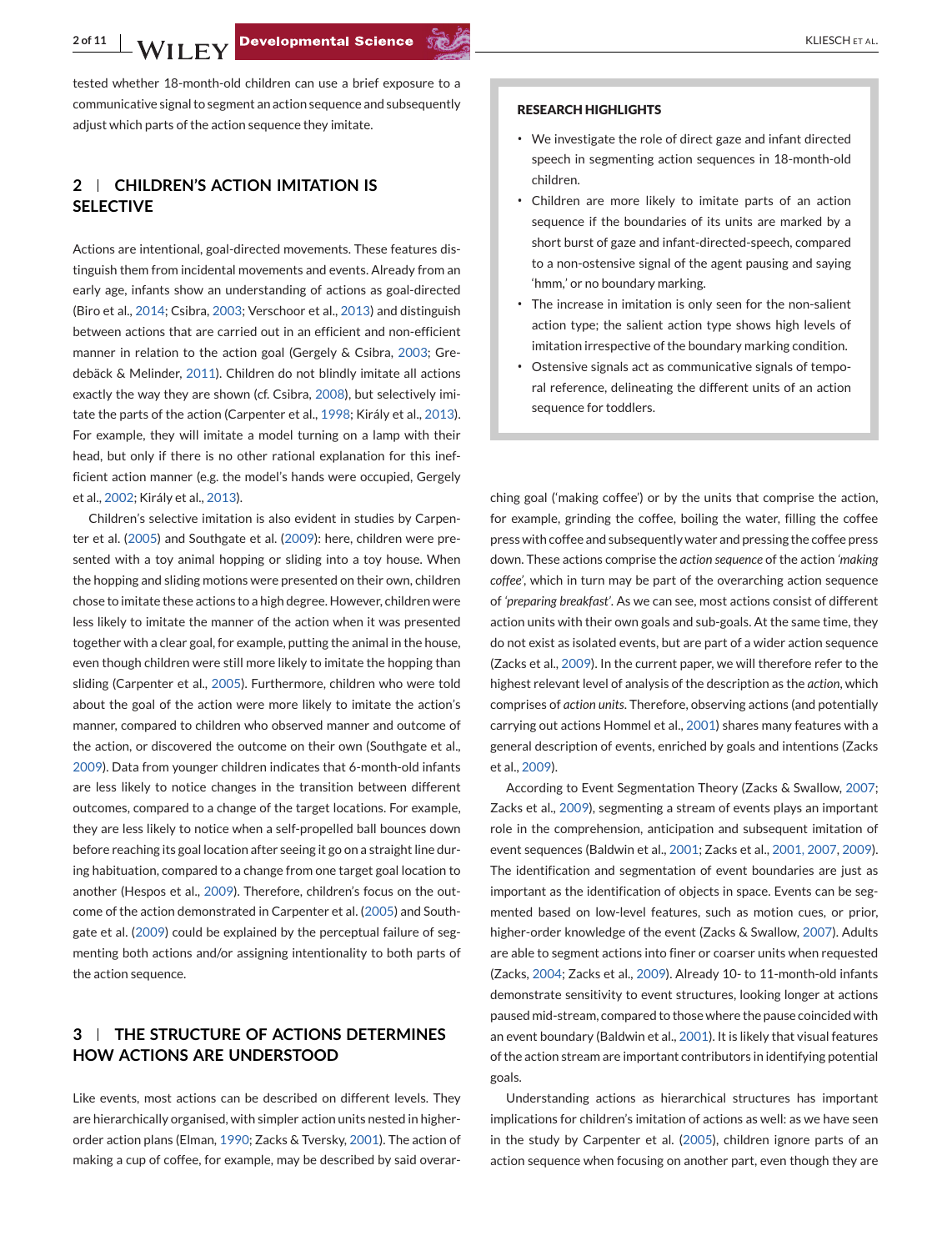capable of imitating the sequence on its own when no overarching goal is present. From an event segmentation perspective, the children who ignored the action manner potentially did not segment both actions, but saw the manner as only instrumental in getting the animal into the house. Interestingly, although imitation of both manner actions was reduced when the goal of putting the animal into the house was present, overall fewer children imitated the sliding compared to the hopping action. This might be because the hopping action can be more readily identified as an action on its own, as it is more repetitive, has a larger movement range and the additional effort and energy expenditure marks it as an intentional action. The children in the study by Southgate et al. [\(2009\)](#page-10-0) on the other hand did not ignore the manner of the action if they were made aware of the outcome of the action ostensively prior to the action demonstration. Knowing the outcome of the action before might have helped children to perceive the action as its own event. Using this information, children are then able to recognise the manner as a separate event, in the same way that recognising familiar words within a stream of syllables allows for the recognition of new candidate words.

# **4 CAREGIVERS MODIFY AND ADAPT ACTIONS IN TEACHING CONTEXTS AND PLAY**

Caregivers adapt and adjust how they present actions to children to make them more accessible for learning. Infant-directed actions are often presented in an exaggerated manner (Brand et al., [2002;](#page-8-0) Koterba & Iverson, [2009;](#page-9-0) Rutherford & Przednowek, [2012;](#page-10-0) Schaik et al., [2020;](#page-10-0) Williamson & Brand, [2014\)](#page-10-0), are highly repetitive (Brand et al., [2009\)](#page-9-0) and caregivers interrupt and emphasise the boundaries of action units (Williamson & Brand, [2014\)](#page-10-0). This balance between variation and repetition may be particularly suitable for learning and retaining attention (Brand et al., [2009;](#page-9-0) Goldstein et al., [2010;](#page-9-0) Twomey & Westermann, [2017;](#page-10-0) Twomey et al., [2017\)](#page-10-0) and increases the capacity to learn from socially presented actions, compared to actions that children only observe incidentally.

In addition, caregivers also use other social signals to ease and support infant learning. According to Natural Pedagogy Theory (Csibra & Gergely, [2009, 2011\)](#page-9-0), children have an innate sensitivity to some social signals that inform them of the presence of a communicative interaction. Natural Pedagogy builds upon dual intentions of communication—the intention to communicate, and the intention of transmitting the content of the message (c.f. Sperber & Wilson, [1995;](#page-10-0) Sperber & Wilson, [2002\)](#page-10-0). Although young infants are unlikely to already possess the meta-cognitive skills to interpret these informative intentions, Csibra [\(2010\)](#page-9-0) suggests that infants have an early sensitivity towards direct gaze, infant-directed speech and contingent interactions that signal caregivers' communicative intention. When addressed with these *ostensive* signals, children expect that caregivers will provide them with generalisable information (Csibra & Gergely, [2009;](#page-9-0) Csibra & Shamsudheen, [2015\)](#page-9-0). This very simple code-based system allows children to rapidly learn and acquire culturally relevant knowledge (Csibra & Gergely, [2009, 2011\)](#page-9-0). Their use is not just restricted

KLIESCH ET AL. **3 of 11 Developmental Science Strategy MILLEV** 

to explicit teaching contexts, but also free play (Sage & Baldwin, [2012\)](#page-10-0).

Caregivers also use a second type of communicative signals, *referential signals*, to link the content of an interaction to the world around them. For example, through the use of pointing and gaze following, caregivers can restrict the number of possible referents (Senju et al., [2008;](#page-10-0) Woodward & Guajardo, [2002\)](#page-10-0). Children start to follow pointing and gaze during their first year of life (Morissette et al., [1995;](#page-10-0) Senju & Csibra, [2008\)](#page-10-0) and identify the targets of pointing between 15 and 18 months (Morissette et al., [1995\)](#page-10-0). These signals fulfil an important role of providing spatial reference and thereby restrict the number of possible referents in space (cf. Clark, [2003\)](#page-9-0).

Learning about actions also requires temporal information to identify potential candidate units for predicting and imitating an action sequence. Currently, there is no research into whether a similar referential signal exists in the temporal domain. Such a marker may be particularly important in segmenting events and action units that cannot reliably be identified through observation and therefore may be particularly important for event learning in general, and action learning in particular. A temporal marker to denote the beginnings and ends of actions and their units may be just as important for learning about actions in the same way that protodeclarative pointing enables the disambiguation of different objects.

Especially when the boundaries of events and actions cannot be reliably identified through observation, caregivers' use of signals or cues that help to segment individual action units could potentially support children's learning of these actions. Indeed, previous research has found that parents are more likely to look toward and address children at action boundaries (Brand et al., [2007, 2013;](#page-9-0) Williamson & Brand, [2014\)](#page-10-0). Children are also more likely to imitate an action if a model looks at them during event boundaries (Williamson & Brand, [2014\)](#page-10-0) and parents reduce the amount of direct gaze at action boundaries with increasing age (and presumably prior knowledge) of their child (Brand et al., [2007\)](#page-9-0).

Many of these signals used by parents at event boundaries also signal the presence of communication, such as direct gaze and infantdirected speech. Direct gaze may be a particularly suitable signal to segment events and actions. Newborn infants already prefer looking at eyes with the contrast polarity of the human pupil/sclera, but not the inverse contrast polarity (Farroni et al., [2005\)](#page-9-0). Faces and gaze also play an important role during early development, as during early infancy, faces are dominant stimuli (Fausey et al., [2016\)](#page-9-0). This sensitivity and high frequency of exposure might help children to pay attention to faces as signifiers of interactions that are directed towards them. In adults, brief periods of direct gaze interrupts working memory and delays response times in a visual search task. Direct gaze also provides the listener with feedback during dialogue (e.g. Bavelas et al., [2002;](#page-8-0) Hömke et al., [2017\)](#page-9-0). Furthermore, direct gaze is common even in cultures considered to be gaze-avoidant (Haensel et al., [2021\)](#page-9-0). Because of its privileged role and potentially disruptive properties, adults' use of direct gaze and infant-directed speech at action boundaries may help children to break up and identify individual parts of an incoming stream of actions. Therefore, children might not only use ostensive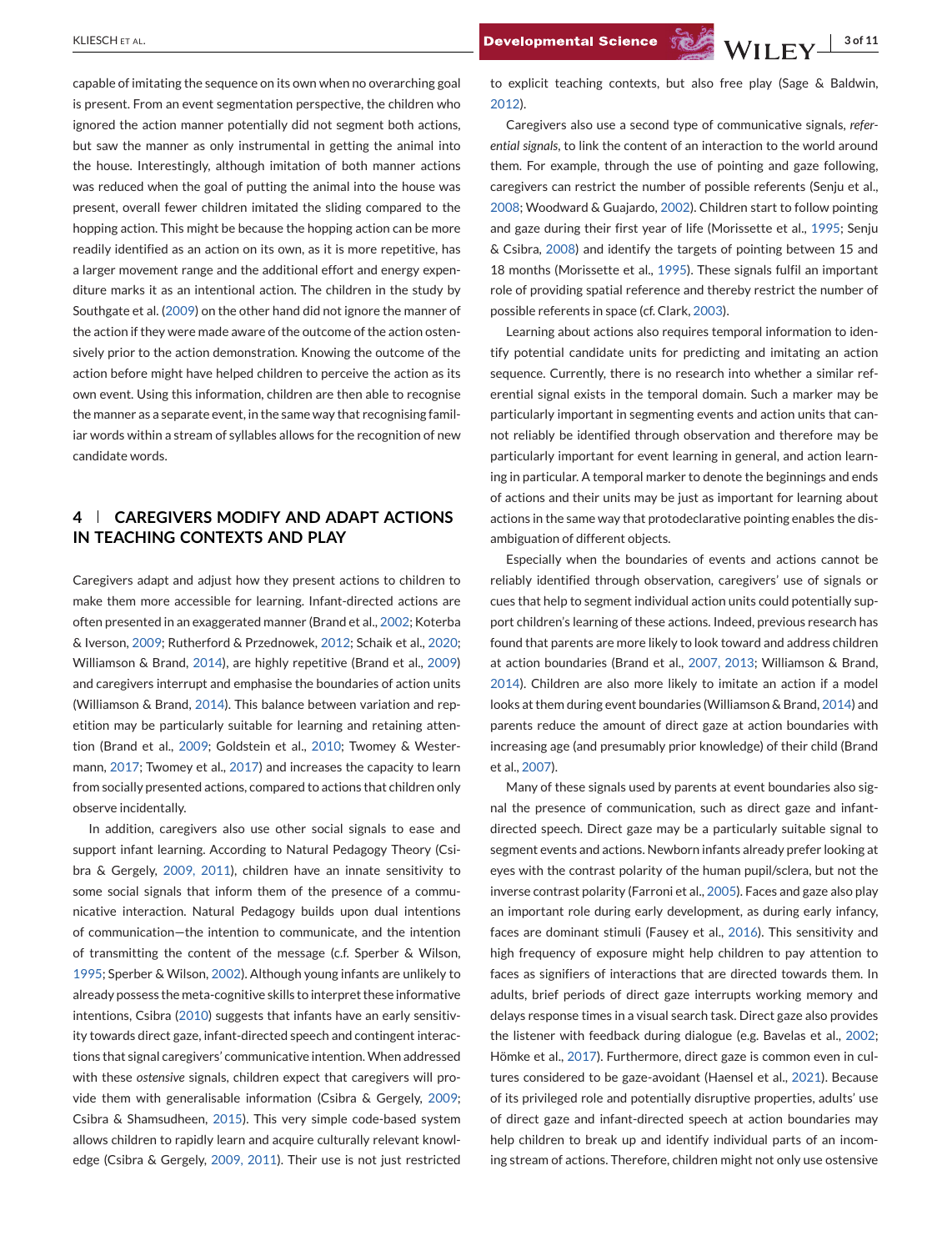signals to infer the presence of communication, but also to segment an incoming event or action sequence. In the following study, we investigate whether children use a social signal that is traditionally seen as an ostensive signal to segment an action stream by directly comparing the effect of a social marker, a non-social marker and a baseline condition without a boundary marker in segmenting a short action sequence.

We investigated this question by adapting the paradigm used by Carpenter et al. [\(2005\)](#page-9-0) and Southgate et al. [\(2009\)](#page-10-0). Their finding, that children frequently imitate the outcome of the action but are much less likely to imitate its manner, could be interpreted as a failure to segment both action units. Instead, children perceive the action sequence of hopping or sliding into the house as part of a single action unit and consequently focus only on the outcome. If that was indeed the case, children's imitation of the action's manner might increase if the action sequence of hopping/sliding the animal into the house is interrupted between both action units, for example by addressing the children using direct gaze and infant-directed speech. This raises the question of whether certain signals, such as communicative signals, are particularly suitable to segment such an event sequence, or whether any interruption of the action sequence is sufficient to mark both action units as separate units and subsequently increase the imitation of the action's manner. We investigated this question in a between-subjects experiment by presenting three groups of 18-month-old toddlers the same action sequences in three different conditions.

The *Baseline condition* was comparable to the mousehopping/sliding-into-a-house sequence used by Carpenter et al. [\(2005\)](#page-9-0) and the no-prior-information condition reported in the study by Southgate et al. [\(2009\)](#page-10-0). Like Southgate et al. [\(2009\)](#page-10-0), we used only one house rather than two houses like in Carpenter et al. [\(2005\)](#page-9-0). Additionally, we added a communicative signal (a short exclamation of 'Wow' combined with direct gaze) after the entire hopping/slidinginto-the-house sequence was completed, to ensure that the same amount of ostensive signals are used compared to the communicative condition.

In the *Communicative condition*, exactly the same linguistic and communicative signals were used. However, the short communicative signal was now presented *after* the hopping/sliding action and *before* putting the animal into the house. If social signals aid children's action segmentation, establishing direct gaze and addressing the child with infant-directed speech at the boundary between the hopping/sliding event and putting the animal into the house should help them interpret both action units as separate units worthy of imitation. We predicted that, if segmented in such way, imitation of the manner should increase for both types of action, because children now perceive both actions as distinct action events.

Not all kinds of interruptions may, however, lead to the successful segmentation and subsequent imitation of the manner action unit. In the *Control condition*, we investigated whether a non-communicative signal—the actor paused, looked down and said 'Hmmm'—would also affect children's manner imitation. Therefore, the condition is identical to the Communicative condition, except for the signal used to mark the boundary between both action units. If the results mirror the baseline condition, we can infer that children do not use any interruption to

segment the action sequence. If the results mirror the communicative condition, we can infer that children also use non-communicative signals to segment action sequences. This would suggest that children use such interruptions to segment and learn about actions and will inform us whether communicative signals are more suitable than other, noncommunicative, interruptions.

Finally, because imitation of the putting-the-animal-into-the-house action was already high in previous studies, we do not expect that children's imitation of the action outcome will be affected by additional segmentation information.

# **5 METHODS**

The methodology, hypotheses and analyses were preregistered on aspredicted.org, reference number #5771 for the baseline and markedcommunicative conditions and #19880 for the marked-control condition. To account for missing data on the subject level, we deviated from the original hypothesis #5771 by using Generalised Linear Models with item and subject random effects instead of ANOVAs.

## **5.1 Participants**

The final sample contained 60 18-month-old toddlers (mean: 18 m, min: 17.5 m, max: 18.5 m, 28 female), with 20 children in each condition. An additional 11 toddlers were tested, but excluded due to being unwilling to engage with the game (8), parental or sibling interference during all trials (2), incorrect age at time of testing (1). Eight of these children were in the communicative condition, two in the baseline condition and one in the non-communicative control condition.Written informed consent was provided by the caregivers and procedures were in accordance with institutional protocols.

#### **5.2 Materials**

The actions were presented on a green cardboard mat (42  $\times$  60 cm) with a small cardboard house (yellow, red). Four small toy animals (fox, rabbit, hedgehog, squirrel, all approximately 6−8-cm tall) were used to act out the actions. The animals were kept in a small, colourful box prior to the experiment. Additionally, we used a wooden stacking game during the warm-up phase.

# **5.3 Procedure**

Toddlers were sitting on their caregiver's lap. After a warm-up session to familiarise the toddlers with the room and the experimenter, the experimenter presented each animal to the toddler with a short statement (e.g. 'The squirrel has a bushy tail'). The toddler was allowed to play with all animals for approximately 1 min. Afterwards, the animals were returned to the box and the experimenter revealed the board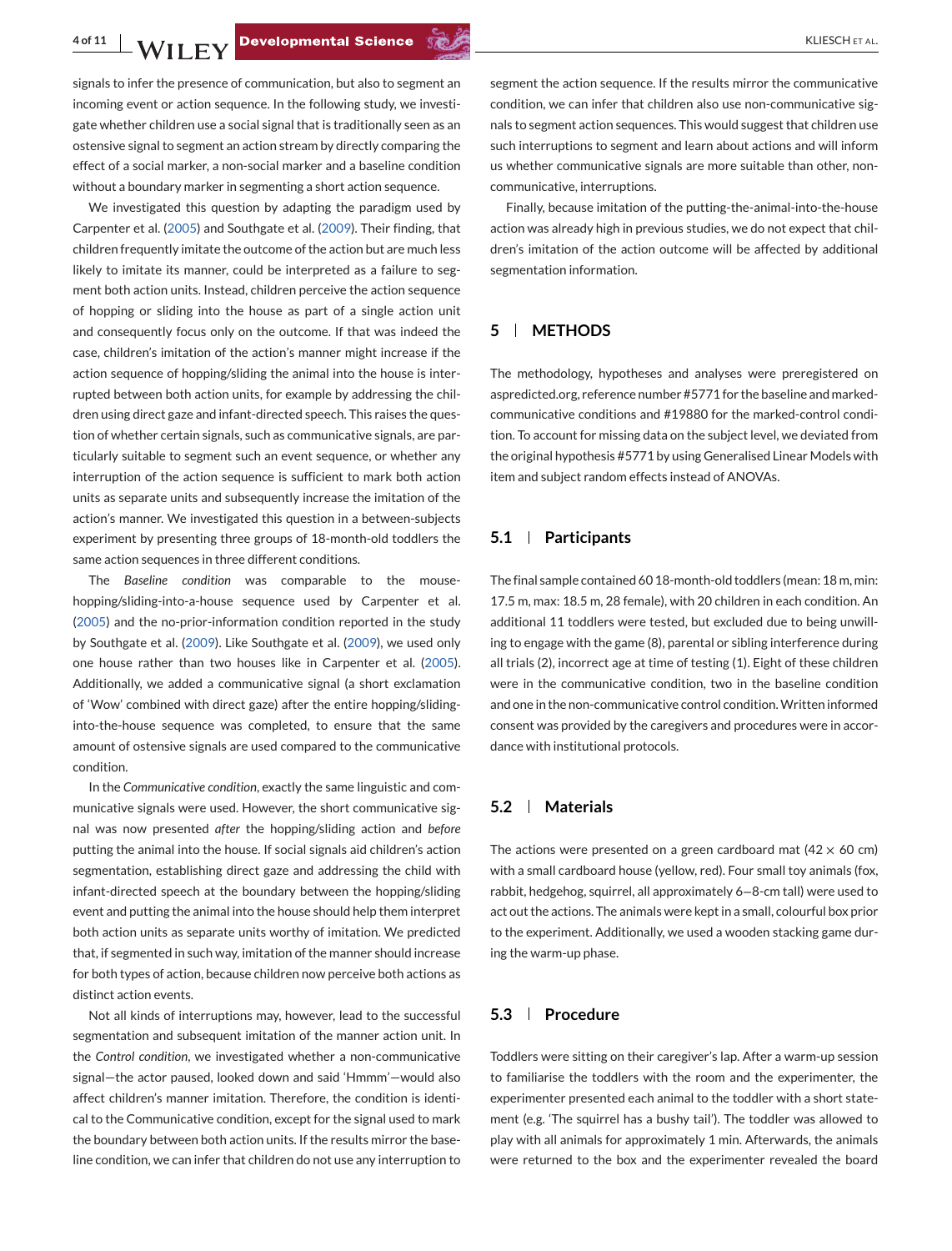

**FIGURE 1** Illustration of the procedure and the three experimental conditions investigated. In the baseline condition, children were presented with the animal hopping or sliding into a house. In the marked-communicative condition, the action sequence was interrupted after the hopping and sliding but before putting the animal into the house, by the experimenter looking at the child and saying 'Wow!', that is, signals commonly understood as ostensive. In the marked-control condition, the experimenter interrupted the action by saying 'Hmmmm!'. Crucially, the baseline condition also included an additional 'Wow!' at the end of the sequence, to control for the amount of ostensive signals children received

with the house. The modelling phase began during which the experimenter took out one animal, placed it on the board and said: 'Look what the [animal] does!' (German original: 'Schau mal, was das [Tier] macht!'). He then moved the animal across the table with either the sliding or the hopping action.

In the *marked-communicatively* condition, the experimenter looked up to the toddler and said 'Wow' *after* the hopping/sliding movement, but *before* putting the animal into the house. In the *baseline* condition, the adult put the animal into the house before looking towards and addressing the child.

In the *marked-control* condition, the experimenter looked down, put his hand to the chin and said 'Hmmmm' *after* the hopping/sliding movement, but *before* putting the animal into the house.

In the *baseline* condition, the experimenter did not pause between the hopping/sliding and putting animal into the house, but said 'Wow' *after putting the animal into the house* to ensure the type and amount of verbal information remained the same when contrasted with the other conditions.

After the animal was put into the house, the experimenter said 'Great, the animal went into the house. Now it is your turn!' (German original: 'Toll, das Tier ist ins Haus gegangen. Jetzt bist du dran!') before pushing the board to the child. Each trial demonstration lasted approximately 10 s, and the child had 30 s to respond. If the child did not engage with the animal, the experimenter encouraged the child by saying 'Now you can play with it!' ('Jetzt kannst du damit spielen'), 'Now it is your turn' ('Jetzt bist du dran') or similar. If the child attempted to pull the house off the board, the experimenter said: 'That is attached' ('Das ist fest.'). A visual illustration of the procedure is shown in Figure 1.

Each child was presented with up to four trials of the actions. The actions were shown in a fixed order of sliding–hopping–hopping– sliding, (as recommended by Southgate et al., [2009\)](#page-10-0). Boundary-marking was presented as a between-subjects factor: one third of the chil-

dren saw the action in the boundary-marked Communicative condition, one third in the boundary-marked non-communicative control condition and one third in the boundary unmarked control Baseline condition.

## **5.4 Coding**

Infants were scored on whether they (1) imitated the action manner, (2) imitated the goal/outcome of the action. In line with previous research (Carpenter et al., [2005;](#page-9-0) Southgate et al., [2009\)](#page-10-0), the action manner was coded as sliding when the animal moved continuously without breaking contact with the mat. The child imitated the hopping action, when the animal broke contact and made contact at least once again with the mat. For the analysis, only the previously modelled behaviour was coded as 1, any other non-modelled behaviour (e.g. hopping during a sliding trial) was coded as 0. The goal of putting the animal into the house was achieved if the child put the animal into the house at least once, even if the child removed the animal afterwards.

Children were included in the analysis if they contributed at least any two out of the four trials. After coding, a total of 220 trials were included in the analysis (111 hopping, 109 sliding). An additional 20 trials (nine hopping, 11 sliding) were excluded from the analysis due to the child refusing to touch the animal or being fussy (11), parental interference (7) and experimenter error (2). An overview of the total number of included trials for each condition, children's behaviour across trials and conditions and the total number of trials included for conditions can be found in Supplementary Figures 1–5.

A second coder naïve to the hypothesis coded manner and outcome in the videos of 39 children. The interrater agreement was excellent for both manner  $\kappa = 0.90$ ,  $p < 0.0001$  and outcome  $\kappa = 0.94$ ,  $p < 0.001$ .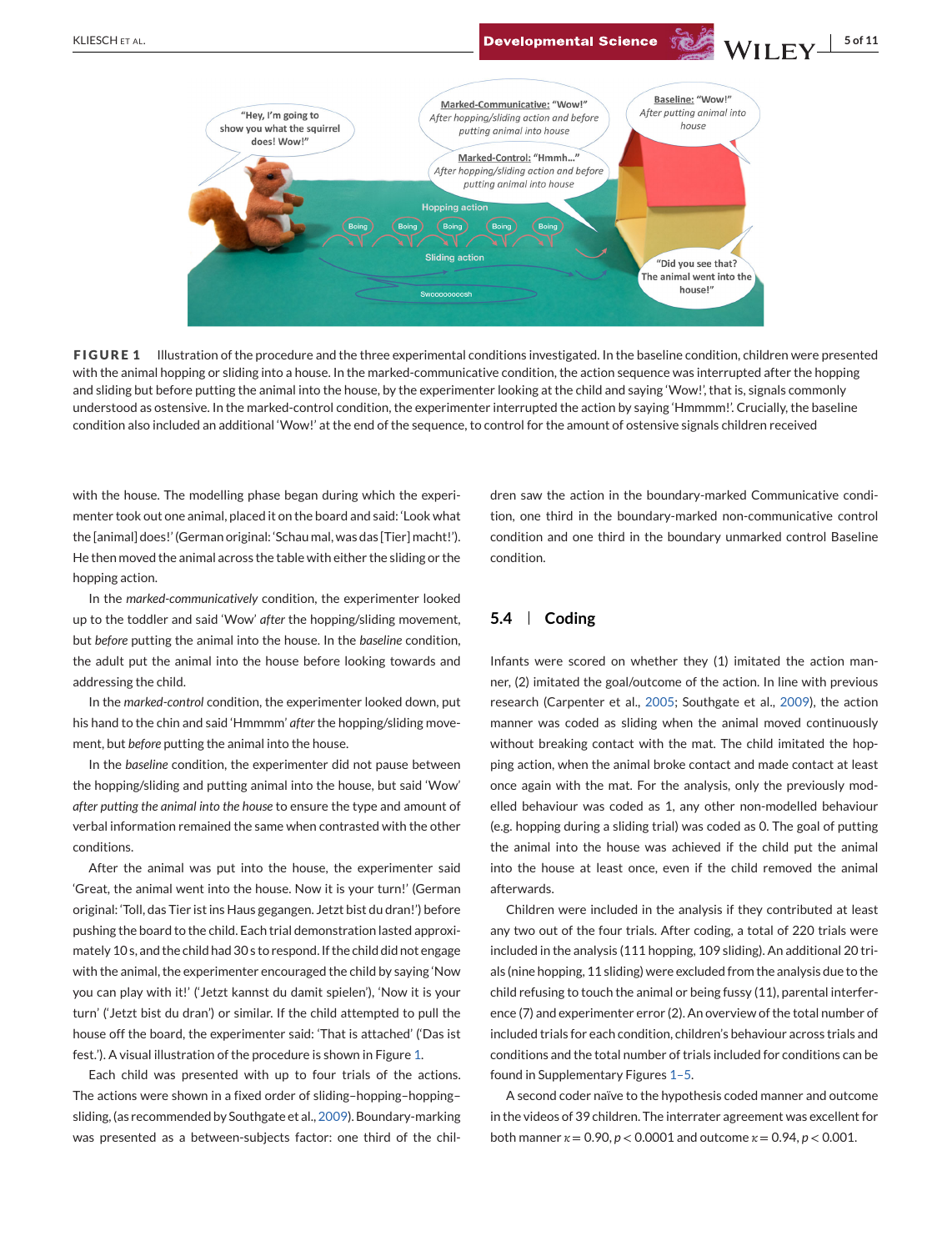

**TABLE 1** Model comparison between baseline, marked-communicative and marked-control condition for the first part of the action sequence, the manner of putting the animal into the house

|                                            | Par | <b>AIC</b> | <b>BIC</b> | logLik     | <b>Deviance</b> | Chisa  | Df | $Pr(>\rightset{Chisq})$ |
|--------------------------------------------|-----|------------|------------|------------|-----------------|--------|----|-------------------------|
| Null model                                 |     | 281.577    | 288.364    | $-138.788$ | 277.577         |        |    |                         |
| Marker model                               | 4   | 282.082    | 295.656    | $-137.041$ | 274.082         | 3.495  |    | 0.174                   |
| Marker $\times$ Action Type<br>interaction |     | 274.385    | 298.140    | $-130.192$ | 260.385         | 13.697 | 3  | 0.003                   |

# **5.5 Data analysis**

Because some trials were missing, we decided to compute a Generalised Linear Mixed Effects model based on the binomial distribution using R (Version 4.0.3; R Core Team, [2019\)](#page-10-0). Preprocessing was conducted using the *tidyverse* (Wickham et al., [2019\)](#page-10-0) packages and statistical models were built in *lme4* (Bates et al., [2015\)](#page-8-0). Based on our pre-registration, we compared a model with Boundary Marker (factor levels: baseline, marked-communicative, marked-control) to a null model containing the intercept only. In an exploratory analysis, we also tested the interaction between action type (hopping/sliding) and boundary marking. We attempted to use the maximally converging random effects structure in line with recommendations by Barr et al. [\(2013\)](#page-8-0). However, all models that were more complex than a single intercept with participant number at random effect level failed to converge due to singularity or the optimizer failing to establish a reliable solution to the model.

#### **6 RESULTS**

#### **6.1 Manner imitation**

For the manner imitation in the baseline condition, in 18/36 trials children imitated the hopping, and 5/39 the sliding action. In the markedcommunicative condition, 16/38 imitated the hopping, and 14/35 the sliding action. In the marked-control condition, 11/37 imitated the hopping, and 8/35 the sliding action.

We are primarily interested in whether children were more likely to imitate the first action step if the boundary between the two action steps was marked either communicatively or non-communicatively. Overall, the model containing only the boundary marker conditions did not perform better than the null model containing the intercept-only null model ( $\chi^2$ (3.50) = 2.00,  $p$  = 0.174). However, the model containing the interaction between boundary marker and action type performed significantly better than the marker-only model  $\chi^2(13.70) = 3.00$ ,  $p = 0.003$ ) and the intercept only model  $\chi^2(17.19) = 5.00$ ,  $p =$ 0.004). A detailed overview of the full comparison can be seen in Table 1.

To investigate the effect of the boundary marking on children's imitation of the action manner, we first compared the manner imitation in the experimental groups to the baseline condition. To disentangle the interaction effect, we investigated these differences on the subsets of the hopping/sliding action factor separately. Our results show that the sliding action was imitated by only few children at baseline (*M* = 12%, 95% CI[5%, 27%]). Here, the marked-communicative condition shows a statistically significant increase in imitation (*M* = 39%, 95% CI[24%, 58%], *β* = 1.57, *p* = 0.015), but this effect could not be found in the marked-control condition (*M* = 21%, 95% CI[10%, 39%], *β*  $= 0.72$ ,  $p = 0.271$ ). The hopping action was imitated by half the children at baseline level ( $M = 50\%$ , 95% CI[33%, 67%]). Marking the boundary communicatively ( $M = 42\%$ , 95% CI[26%, 59%]) or with the control intervention ( $M = 29\%$ , 95% CI[16%, 46%]) did not significantly affect their imitation (baseline—marked-communicative: *β* = −0.38, *p* = 0.524, baseline—marked-control: *β* = −1.05, *p* = 0.103). A visual representation of these results can be found in Figure [2\(a\).](#page-6-0)

We investigated the effect of communication against the other two conditions by investigating the subsets of the hopping and sliding data. We found that children imitate the sliding manner significantly more (*β*  $= 1.20, p = 0.022$ ) than in the other two conditions, but marking actions in the communicative condition did not have the same effect for the hopping action ( $\beta$  = 0.13,  $p$  = 0.797).

Finally, we analysed the difference between the hopping/sliding action for each of the condition levels separately. In line with previous studies using this paradigm (Carpenter et al., [2005\)](#page-9-0), we found a difference in the imitation of the hopping and sliding action in the baseline condition, that is, the condition that replicates the original study most closely ( $\beta = -2.01$ ,  $p = 0.002$ ). This difference was neither apparent in the marked-communicative ( $\beta = -0.10$ ,  $p = 0.843$ ), nor the markedcontrol condition ( $β = -0.41, p = 0.473$ ).

### **6.2 Outcome imitation**

For the outcome imitation in the baseline condition, 33/36 children put the animal into the house after the hopping, and 34/39 after the sliding action. In the marked-communicative condition, 36/38 imitated the outcome action after hopping, and 32/35 after sliding action. In the marked-control condition, 34/37 imitated the outcome after the hopping, and 31/35 the sliding action.

The analysis using a mixed-effects model with the same specifications as in the manner analysis suggested that the null model explains the data best. Imitation of the action outcome was very high across all conditions and 90.91% of the children imitated the outcome (see Figure [2\(b\)\)](#page-6-0). Adding additional factors to account for boundary marker  $\left(\chi^2(0.09)\right) = 2.00$ ,  $p = 0.957$ ) and the interaction between boundary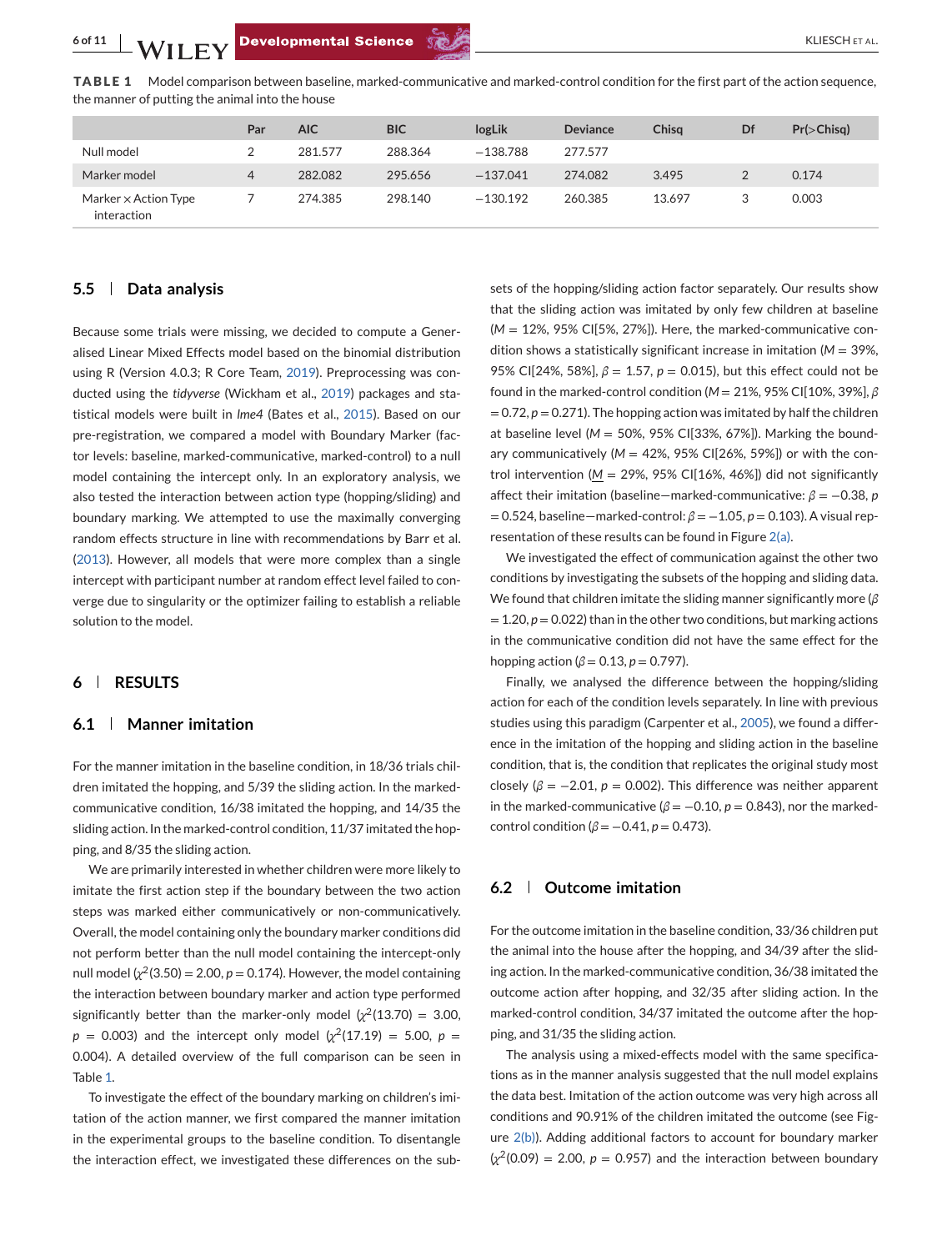<span id="page-6-0"></span>**KLIESCHETAL. NO. 2008.** Developmental Science  $\sqrt[3]{\mathbf{W}}$  **MILEY**  $\frac{1}{2}$  of 11



**FIGURE 2** Proportion of imitation of the first action unit, the action's manner (hopping/sliding) and the second action unit, putting the animal into the box, for the baseline, marked-communicative and marked-control conditions. Error bars indicate upper and lower confidence intervals

marker and prior manner demonstration  $\left(\chi^2(1.98) = 5.00, p = 0.852\right)$ did not lead to a significantly better model.

# **6.3 Combined analysis of manner and outcome depending on condition**

We investigated the imitation of manner and outcome in the same model to compare the effects of the experimental conditions for both segments of the action sequence. In the first step, we compared a model containing the interaction between Condition (Baseline, Communicative, Control) and the action segment (Manner, Outcome) with a null model. Due to a failure of convergence at the null model, we compared both models with trial number as the only random effect. The model containing the interaction between Condition and Segment was significantly better than the null model  $\chi^2$  (5) = 178.97, *p* < 0.001). Within the full model, the only significant effect was that of Segment, with Outcome segments being significantly more likely to be imitated than Manner segments at baseline ( $\beta$  = 3.13, SE = 0.48, *t* = 6.49, *p* < 0.001). All other *p* values are *p* > 0.20. These results are also visualised by Figure 2(a).

## **7 DISCUSSION**

We were interested in the role of communicative and noncommunicative signals in segmenting action sequences during child-directed action presentations. Our results showed that separating a short action sequence by briefly interrupting the action

steps using child-directed speech and direct gaze increased children's imitation of the less salient sliding action. For the more salient hopping action, marking the boundary between the action manner and the outcome did not increase the level of imitation that was already high in the unmarked condition. Despite this, we do not find such an effect for the non-communicatively marked control condition. These results provide support for the hypothesis that communicative signals help children segment action sequences, but these effects are only observable in less salient actions.

Our results suggest that any effect of communicative signals at event boundary markers only generalises to the sliding action in our study. In contrast, the hopping action remained unaffected, and was copied at a comparatively high level independently of condition. It is possible that the hopping action used in our study is more readily identified as an action unit due to its salience. Previous research has already highlighted the role of salience in children's imitation of actions. For example, toddlers between 12−30 months were more likely to imitate a hammering action compared to a less salient pulling action (Gampe et al., [2016\)](#page-9-0) and 12-month-olds were better at learning to anticipate reaches towards large, compared to small objects (Adam et al., [2016;](#page-8-0) Henrichs et al., [2012\)](#page-9-0). Therefore, the contribution of communicative signals to goal-directed action segmentation might be to identify action boundaries particularly in low salience actions.

As in previous studies (Carpenter et al., [2005;](#page-9-0) Southgate et al., [2009\)](#page-10-0), children imitated the outcome to a very high degree and our manipulation did not affect whether children put the animal into the house. Previous studies attributed this difference to the importance of distinct goals versus the manner of the action (Bekkering et al., [2000;](#page-8-0) Carpenter et al., [2005\)](#page-9-0). As previous studies by Hespos and colleagues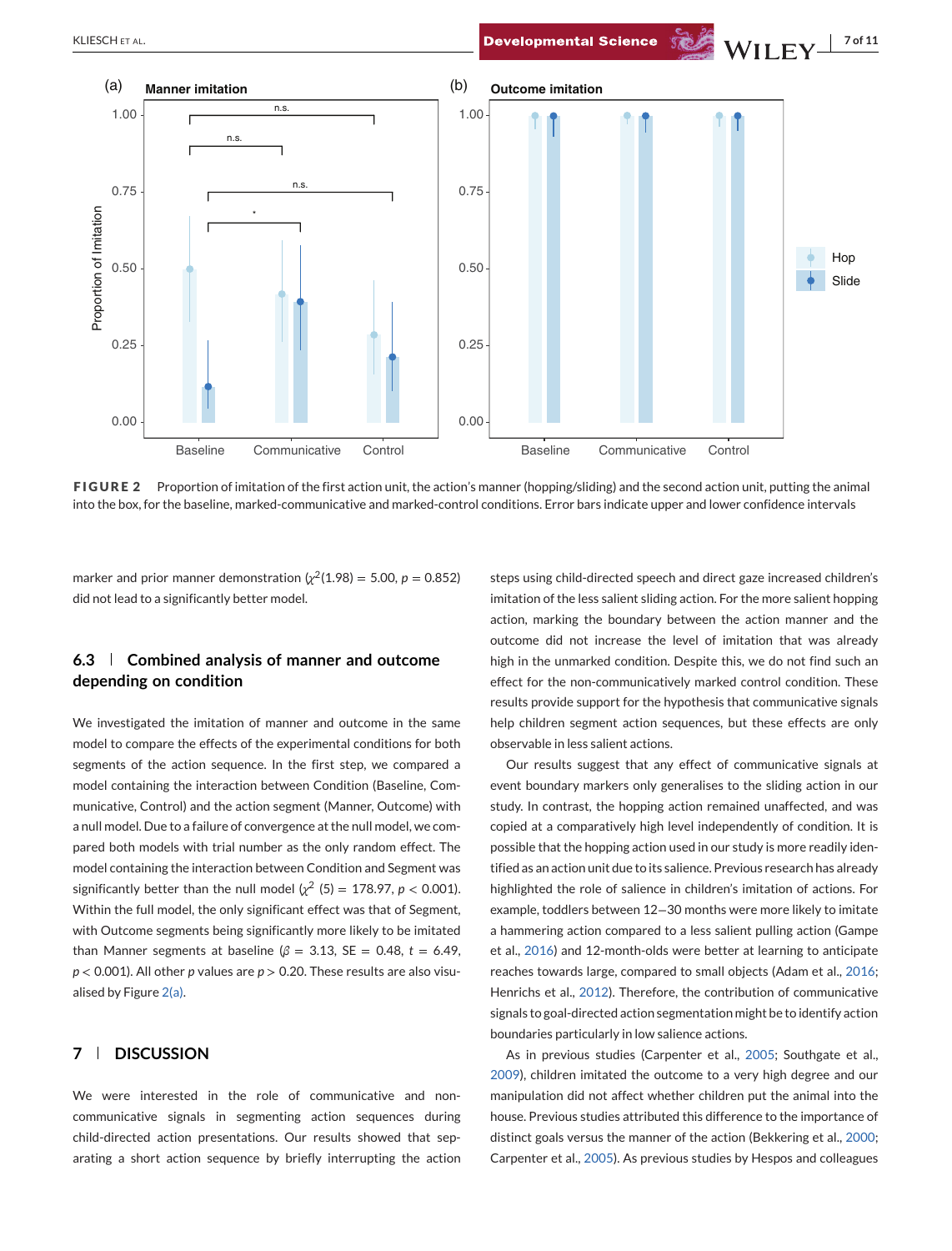(Hespos et al., [2009, 2010\)](#page-9-0) have shown, children find it easier to recognise events with clear distinctive outcomes, rather than transitions between events.

These results are compatible with theories emphasising the segmentation and chunking of incoming information, such as Event Segmentation Theory (Zacks & Swallow, [2007;](#page-10-0) Zacks et al., [2007\)](#page-10-0) and domain-general theories of chunking and bottlenecks (Christiansen & Chater, [2016;](#page-9-0) Isbilen et al., [2020\)](#page-9-0). Event Segmentation Theory also suggests that bottom-up and top-down processes influence the perception of an incoming stream of events (Zacks & Swallow, [2007\)](#page-10-0), such as the action sequence observed by the children in our study. According to Event Segmentation Theory, the way that an event is segmented affects how it is interpreted. Consequently, the segmentation of an action should lead to a different interpretation of the action sequence. Whereas the uninterrupted action sequence is interpreted as 'putting the animal into the house' (by any means), the interrupted event sequence is interpreted as two separate events of 'sliding' and 'putting the animal into the house'. Crucially, because the hopping action is more readily recognised, more salient, more repetitive and potentially has clearer event boundaries, the hopping action may have already provided sufficient information to be recognised as its own separate action sequence, and additional segmentation cues were not helpful.

To explain why the communicative interruption increased the imitation of the sliding action when the non-communicative interruption did not, it is possible to appeal to low-level perceptual features of direct gaze and infant-directed speech or higher-order inferences about the communicative intent of the interruption. Communicative signals have many properties that make them particularly suitable for signalling event boundaries. For example, infants show a stimulispecific preference towards gaze (Farroni et al., [2000, 2002;](#page-9-0) Michel, Pauen, et al., [2017;](#page-10-0) Michel, Wronski, et al., [2017\)](#page-10-0) and infant-directed speech (Dominey & Dodane, [2004\)](#page-9-0), and direct gaze appears to interrupt working memory in adults (Wang & Apperly, [2016\)](#page-10-0). However, so far we do not know why these specific properties of direct gaze and child-directed speech make them suitable for action and event segmentation. In fact, other, non-social signals may have similar effects on action segmentation and increase the imitation of action manner in this paradigm as long as the boundary-marking event is clearly identifiable as an intentional action. For instance, it is possible that a non-social, but clearly intentional 'beep' initiated by a button press may have had a similar effect on action segmentation, comparable to the way that children flexibly use an adult's intentional placement of an item as a referential signal to identify the location of a hidden reward (Moore et al., [2013, 2015\)](#page-10-0). If this is the case, even a simple pause might be sufficient to induce the segmentation of an action, if marked as intentional. For example, 6- (Sharon & Wynn, [1998\)](#page-10-0) and 10–11-month-old (Baldwin et al., [2001\)](#page-8-0) infants that have been familiarised with video sequences of everyday actions look longer if the video sequence is paused within an intentional action, compared to a pause between intentional actions. Therefore, the effect might not be specific to social signals and any pause may be sufficient to segment non-salient actions for children and subsequently increase their imitation.

On the other hand, children may have interpreted the boundary marker in the control condition differently to the communicative interruption, due to differences in the valence and expressed intention. For example, children might have interpreted the non-communicative control marker to indicate hesitation. In other studies, children of a similar age were sensitive to such information and imitated the intended goals of failed actions, instead of faithfully copying accidental actions (Carpenter et al., [1998\)](#page-9-0). Therefore, they may have interpreted the part of the action preceding the 'Hmmm' as accidental and non-intentional, and were therefore less inclined to imitate it. Similarly, the interruption used in the communicative and control conditions also differed in terms of valence of the interruption itself, and children may have perceived the 'Hmmm' as showing less positive affect towards the previously executed action and this may have lead to the—albeit not significant decrease in imitated behaviour even for the hopping action. However, in the baseline condition and the communicative condition, identical linguistic information was used, and the enthusiastic 'Wow!' was used in both the baseline and the communicative condition, albeit at different temporal locations. Therefore, any difference observed between these conditions would be due to the position of the cue, rather than the amount and direction of emotional valence expressed by the model in the interaction.

The communicative interruption of the action sequence in our study does not support the interpretation of direct gaze and social signals as markers of ostension in this particular context for three reasons: (1) in our study, the entire action sequence was sandwiched between the experimenter speaking to the child using communicative signals at the beginning and the end of each trial, (2) the amount of communicative signals remained the same, and only the temporal location of one of them was varied. (3) Communicative signals typically *precede* relevant information, but in our study, they followed the part of the action sequence that children were more likely to imitate. Given that the interaction between the child and the experimenter was already marked as a pedagogical interaction by the presence of communicative signals at the beginning of each trial, any additional communicative signals could only be used to further interpret the presented action sequence. Children might have been actively looking for an interpretation of the communicative interruption, and determined that the signal intends to communicate the importance of the otherwise ignored manner of the action as a relevant sub-action. Therefore, children may have used the already established relevance of the action demonstration to interpret the position of the communicative marker.

Previous studies on the effect of communicative signals as indicators of ostension have investigated the processing of objects (e.g. Michel, Wronski, et al. [2017,](#page-10-0) Yoon et al., [2008,](#page-10-0) but see Silverstein et al., [2019\)](#page-10-0), or relatively short and simple actions (Hernik & Csibra, [2015\)](#page-9-0). But objects, unlike actions, are static. The temporal progression of an unfolding action sequence might benefit from regular bursts of communicative signals to retain focus and attention. If this is the case, the uninterrupted sliding action was potentially too long to sustain attention, and the communicative interruption provided a boost soon enough *after* the action segment had ended.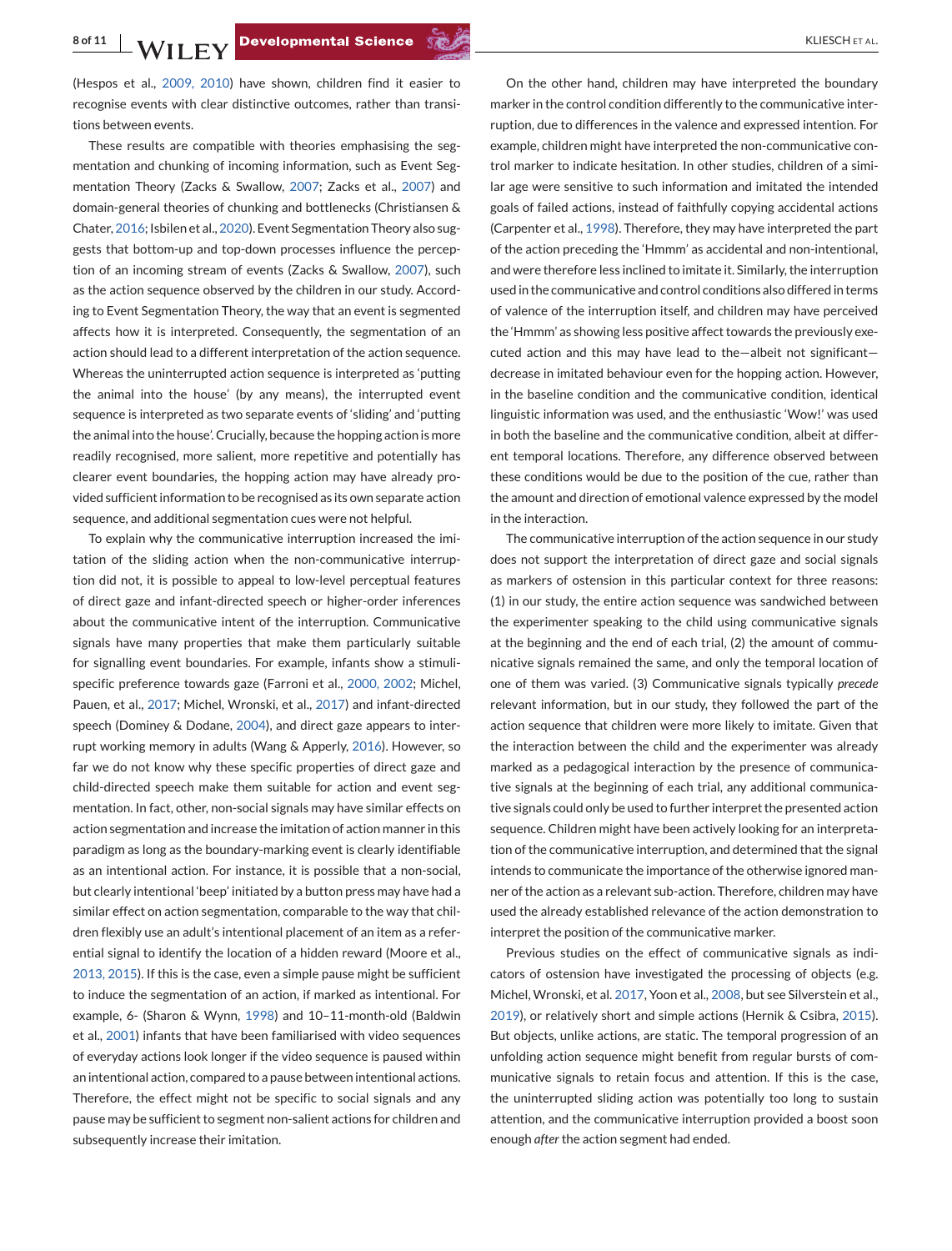<span id="page-8-0"></span>KLIESCH ET AL. **19 of 11 Developmental Science Strategy MILLEV** 

Whether we appeal to a lower-level or a higher-level interpretation of the results, our results also point towards a novel function of communicative signals within action sequences. Interrupting an action sequence communicatively provides important information on interpreting the meaning of the event by providing *temporal reference*, in addition to *spatial reference* that can be established through referential gaze to object locations (Butler et al., [2000\)](#page-9-0) or pointing (Gliga & Csibra, [2009;](#page-9-0) Melinder et al., [2014;](#page-10-0) Morissette et al., [1995\)](#page-10-0). In just the same way that gaze and pointing can be used to indicate the location of an object in space, communicative signals can be used to signal event boundaries. Following lower-level accounts, such as cognitive chunking, the communicative interruption provided a possibility to store the manner of the action separately rather than chunk it together with the more salient goal and subsequently forget it (Christiansen & Chater, [2016\)](#page-9-0). Appealing to higher-level inferential accounts, children actively search for the relevance of the communicative interruption, taking into account its position within the action stream. However, as discussed before, they are not using the communicative interruption as a signal of ostension (which already exists in all conditions), but a marker of an event boundary.

# **8 CONCLUSIONS**

Our study shows that communicative signals can help to increase the imitation of a non-salient action unit in 18-month-old children. Importantly, our results also show that children do not use any interruption to segment these actions. In our study, the communicative marker, but not the non-communicative control marker, increased the imitation of the sliding action. These findings open up a new way of looking at the role of caregiver–child interactions by highlighting the role of structural information that guides pedagogical actions.

The preceding discussion of our results has also shown the importance of further investigating how children use social and non-social signals to segment events. As the results of our experiment only show an effect of marker location on one of the two actions, future investigations need to systematically broaden the range of actions and control their salience to generalise the findings to other actions.

In the current study, we investigated the effect of communicative signals on the segmentation of a short action sequence. We have argued that this may be a crucial aspect of teaching novel actions to children. However, it is likely that these signals may also be useful in segmenting events in general, for example when teaching verbs.

Additionally, by looking at the information provided by caregivers in action teaching contexts, we find many similarities with the segmentation and processing of linguistic information (see Christiansen & Chater, [2016;](#page-9-0) Hilton et al., [2019\)](#page-9-0). Processing of action steps may be incremental and lower levels of representation may be chunked together to form larger representations of actions and their meanings. Children as well as adults may use such an incremental, bottom-up approach to identify and segment basic action units and re-assemble them into larger chunks to facilitate prediction. By drawing on the structural information that is inherent in action, event and language

processing, it may be possible to develop and enhance domain-general models of learning.

#### **ACKNOWLEDGEMENTS**

This work was partially supported by the International Centre for Language and Communicative Development (LuCiD) at Lancaster University, funded by the Economic and Social Research Council (UK) [ES/L008955/1]. The data collection and travel costs of this study were partially supported by the travel exchange programme at the International Centre for Language and Communicative Development (LuCiD) funded by the Economic and Social Research Council (UK) [ES/L008955/1] and partially by the Max Planck Society. We would like to thank Liesbeth Forsthuber at University of Vienna for doublecoding the results and Julia Gay for the illustration used in the Graphical Abstract.

Open access funding enabled and organized by Projekt DEAL.

#### **DATA AVAILABILITY STATEMENT**

The data and a reproducible manuscript are available on [\[https://osf.io/](https://osf.io/ea7pj/) [ea7pj/\]](https://osf.io/ea7pj/).

## **ORCID**

*Christian Kliesc[h](https://orcid.org/0000-0003-0866-3485)* <https://orcid.org/0000-0003-0866-3485> *Eugenio Parise* <https://orcid.org/0000-0003-4836-6370>

### **REFERENCES**

- Adam, M., Reitenbach, I., Papenmeier, F., Gredebäck, G., Elsner, C., & Elsner, B. (2016). Goal saliency boosts infants' action prediction for human manual actions, but not for mechanical claws. *Infant Behavior and Development*, *44*, 29–37. <https://doi.org/10.1016/j.infbeh.2016.05.001>
- Baldwin, D. A., Baird, J. A., Saylor, M. M., & Clark, M. A. (2001). Infants parse dynamic action. *Child Development*, *72*(3), 708–717. [https://doi.org/10.](https://doi.org/10.1111/1467-8624.00310) [1111/1467-8624.00310](https://doi.org/10.1111/1467-8624.00310)
- Barr, D. J., Levy, R., Scheepers, C., & Tily, H. J. (2013). Random effects structure in mixed-effects models: Keep it maximal. *Journal of Memory and Language*, *68*(3), 255–278. <https://doi.org/10.1016/j.jml.2012.11.001>
- Bates, D., Mächler, M., Bolker, B., & Walker, S. (2015). Fitting Linear Mixed-Effects Models Usinglme4. *Journal of Statistical Software*, *67*(1). [http://doi.](http://doi.org/10.18637/jss.v067.i01) [org/10.18637/jss.v067.i01](http://doi.org/10.18637/jss.v067.i01)
- Bavelas, J. B., Coates, L., & Johnson, T. (2002). Listener responses as a collaborative process: The role of gaze. *Journal of Communication*, *52*(3), 566– 580. <https://doi.org/10.1111/j.1460-2466.2002.tb02562.x>
- Bekkering, H., Wohlschläger, A., & Gattis, M. (2000). Imitation of gestures in children is goal-directed. *The Quarterly Journal of Experimental Psychology Section A*, *53*(1), 153–164. <https://doi.org/10.1080/713755872>
- Biro, S. (2013). The role of the efficiency of novel actions in infants' goal anticipation. *Journal of Experimental Child Psychology*, *116*(2), 415–427. <https://doi.org/10.1016/j.jecp.2012.09.011>
- Biro, S., Verschoor, S., Coalter, E., & Leslie, A. M. (2014). Outcome producing potential influences twelve-month-olds' interpretation of a novel action as goal-directed. *Infant Behavior and Development*, *37*(4), 729–738. [https:](https://doi.org/10.1016/j.infbeh.2014.09.004) [//doi.org/10.1016/j.infbeh.2014.09.004](https://doi.org/10.1016/j.infbeh.2014.09.004)
- Brand, R. J., Baldwin, D. A., & Ashburn, L. A. (2002). Evidence for 'motionese': Modifications in mothers' infant-directed action. *Developmental Science*, *5*(1), 72–83. <https://doi.org/10.1016/j.infbeh.2003.09.004>
- Brand, R. J., Hollenbeck, E., & Kominsky, J. F. (2013). Mothers' infantdirected gaze during object demonstration highlights action boundaries and goals. *IEEE Transactions on Autonomous Mental Development*, *5*(3), 192–201. <https://doi.org/10.1109/TAMD.2013.2273057>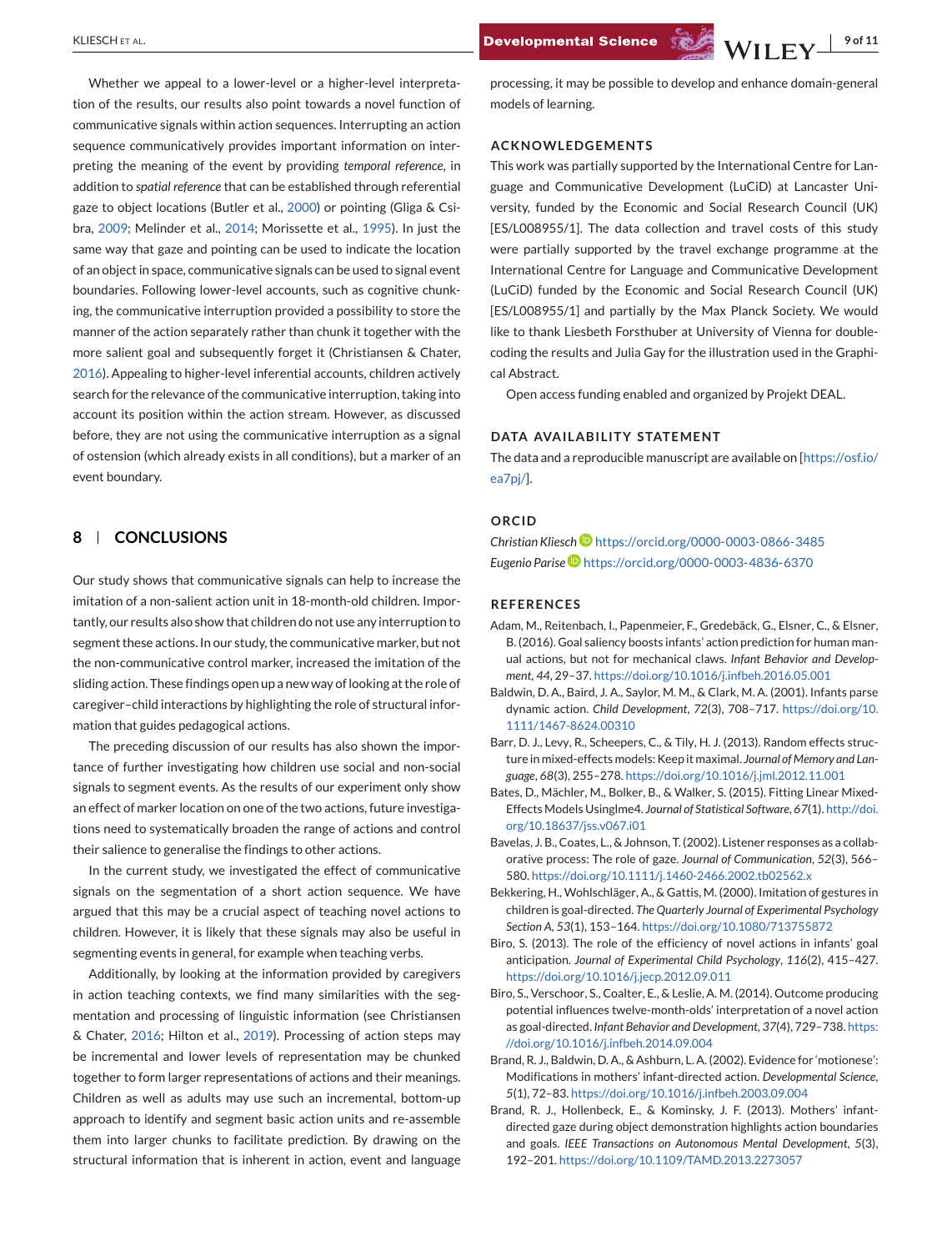- <span id="page-9-0"></span>Brand, R. J., McGee, A., Kominsky, J. F., Briggs, K., Gruneisen, A., & Orbach, T. (2009). Repetition in infant-directed action depends on the goal structure of the object: Evidence for statistical regularities.*Gesture*, *9*(3), 337– 353. <https://doi.org/10.1075/gest.9.3.04bra>
- Brand, R. J., Shallcross, W. L., Sabatos, M. G., & Massie, K. P. (2007). Finegrained analysis of motionese: Eye gaze, object exchanges, and action units in infant-versus adult-directed action. *Infancy*, *11*(2), 203–214. <https://doi.org/10.1111/j.1532-7078.2007.tb00223.x>
- Butler, S. C., Caron, A. J., & Brooks, R. (2000). Infant understanding of the referential nature of looking. *Journal of Cognition and Development*, *1*(4), 359–377. [https://doi.org/10.1207/S15327647JCD0104\\_01](https://doi.org/10.1207/S15327647JCD0104_01)
- Carpenter, M., Akhtar, N., & Tomasello, M. (1998). Fourteen- through 18-month-old infants differentially imitate intentional and accidental actions. *Infant Behavior and Development*, *21*(2), 315–330. [https://doi.](https://doi.org/10.1016/S0163-6383(98)90009-1) [org/10.1016/S0163-6383\(98\)90009-1](https://doi.org/10.1016/S0163-6383(98)90009-1)
- Carpenter, M., Call, J., & Tomasello, M. (2005). Twelve- and 18-month-olds copy actions in terms of goals. *Developmental Science*, *8*(1), F13–F20. <https://doi.org/10.1111/j.1467-7687.2004.00385.x>
- Christiansen, M. H., & Chater, N. (2016). The now-or-never bottleneck: A fundamental constraint on language. *Behavioral and Brain Sciences*, *39*, 1– 72. <https://doi.org/10.1017/S0140525X1500031X>
- Clark, H. H. (2003). Pointing and placing. In S. Kita (Ed.), *Pointing. Where language, culture, and cognition meet* (pp. 243–268). Hillsdale NJ: Erlbaum.
- Csibra, G. (2003). Teleological and referential understanding of action in infancy. *Philosophical Transactions of the Royal Society of London. Series B: Biological Sciences*, *358*(1431), 447–458. [https://doi.org/10.1098/rstb.](https://doi.org/10.1098/rstb.2002.1235) [2002.1235](https://doi.org/10.1098/rstb.2002.1235)
- Csibra, G. (2008). Action mirroring and action understanding: An alternative account. In P. Haaggard, Y. Rossetti, & M. Kawato (Eds.), *Attention and performance XXII: Sensorymotor foundations of higher cognition* (pp. 435–459). Oxford: Oxford University Press.
- Csibra, G. (2010). Recognizing communicative intentions in infancy. *Mind & Brain*, *25*(2), 141–168. [https://doi.org/10.1111/j.1468-0017.2009.](https://doi.org/10.1111/j.1468-0017.2009.01384.x) [01384.x](https://doi.org/10.1111/j.1468-0017.2009.01384.x)
- Csibra, G., & Gergely, G. (2009). Natural pedagogy. *Trends in Cognitive Sciences*, *13*, 148–153. <https://doi.org/10.1016/j.tics.2009.01.005>
- Csibra, G., & Gergely, G. (2011). Natural pedagogy as evolutionary adaptation. *Philosophical Transactions of the Royal Society B: Biological Sciences*, *366*(1567), 1149–1157. <https://doi.org/10.1098/rstb.2010.0319>
- Csibra, G., & Shamsudheen, R. (2015). Nonverbal generics: Human infants interpret objects as symbols of object kinds. *Annual Review of Psychology*, *66*(1), 689–710. [https://doi.org/10.1146/annurev-psych-010814-](https://doi.org/10.1146/annurev-psych-010814-015232) [015232](https://doi.org/10.1146/annurev-psych-010814-015232)
- Dominey, P. F., & Dodane, C. (2004). Indeterminacy in language acquisition: the role of child directed speech and joint attention. *Journal of Neurolinguistics*, *17*(2-3), 121–145. [http://doi.org/10.1016/s0911-6044\(03\)](http://doi.org/10.1016/s0911-6044(03)00056-3) [00056-3](http://doi.org/10.1016/s0911-6044(03)00056-3)
- Elman, J. L. (1990). Finding structure in time. *Cognitive Science*, *14*(2), 179– 211. [https://doi.org/10.1207/s15516709cog1402\\_1](https://doi.org/10.1207/s15516709cog1402_1)
- Farroni, T., Csibra, G., Simion, F., & Johnson, M. H. (2002). Eye contact detection in humans from birth. *Proceedings of the National Academy of Sciences*, *99*(14), 9602–9605. <https://doi.org/10.1073/pnas.152159999>
- Farroni, T., Johnson, M. H., Brockbank, M., & Simion, F. (2000). Infants' use of gaze direction to cue attention: The importance of perceived motion. *Visual Cognition*, *7*(6), 705–718. [https://doi.org/10.1080/](https://doi.org/10.1080/13506280050144399) [13506280050144399](https://doi.org/10.1080/13506280050144399)
- Farroni, T., Johnson, M. H., Menon, E., Zulian, L., Faraguna, D., & Csibra, G. (2005). Newborns' preference for face-relevant stimuli: Effects of contrast polarity. *Proceedings of the National Academy of Sciences*, *102*(47), 17245–17250. <https://doi.org/10.1073/pnas.0502205102>
- Fausey, C. M., Jayaraman, S., & Smith, L. B. (2016). From faces to hands: Changing visual input in the first two years. *Cognition*, *152*, 101–107. <https://doi.org/10.1016/j.cognition.2016.03.005>
- Gampe, A., Prinz, W., & Daum, M. M. (2016). Measuring action understanding: Relations between goal prediction and imitation. *British Journal of*

*Developmental Psychology*, *34*(1), 53–65. [https://doi.org/10.1111/bjdp.](https://doi.org/10.1111/bjdp.12125) [12125](https://doi.org/10.1111/bjdp.12125)

- Gergely, G., Bekkering, H., & Kiraly, I. (2002). Rational imitation in preverbal infants. *Nature*, *415*(6873), 755–755. <https://doi.org/10.1038/415755a>
- Gergely, G., & Csibra, G. (2003). Teleological reasoning in infancy: The naïve theory of rational action. *Trends in Cognitive Sciences*, *7*(7), 287–292. [https://doi.org/10.1016/S1364-6613\(03\)00128-1](https://doi.org/10.1016/S1364-6613(03)00128-1)
- Gliga, T., & Csibra, G. (2009). One-year-old infants appreciate the referential nature of deictic gestures and words. *Psychological Science*, *20*(3), 347– 353. <https://doi.org/10.1111/j.1467-9280.2009.02295.x>
- Goldstein, M. H., Waterfall, H. R., Lotem, A., Halpern, J. Y., Schwade, J. A., Onnis, L., & Edelman, S. (2010). General cognitive principles for learning structure in time and space. *Trends in Cognitive Sciences*, *14*(6), 249–258. <https://doi.org/10.1016/j.tics.2010.02.004>
- Gredebäck, G., & Melinder, A. (2011). Teleological reasoning in 4-monthold infants: Pupil dilations and contextual constraints. *Plos One*, *6*(10), e26487. <https://doi.org/10.1371/journal.pone.0026487>
- Gredebäck, G., Stasiewicz, D., Falck-Ytter, T., Rosander, K., & Hofsten, C. v. (2009). Action type and goal type modulate goal-directed gaze shifts in 14-month-old infants. *Developmental Psychology*, *45*(4), 1190–1194. <https://doi.org/10.1037/a0015667>
- Haensel, J. X., Smith, T. J., & Senju, A. (2021). Cultural differences in mutual gaze during face-to-face interactions: A dual head-mounted eye-tracking study. *Visual Cognition*, 1–16. [https://doi.org/10.1080/13506285.2021.](https://doi.org/10.1080/13506285.2021.1928354) [1928354](https://doi.org/10.1080/13506285.2021.1928354)
- Henrichs, I., Elsner, C., Elsner, B., & Gredebäck, G. (2012). Goal salience affects infants' goal-directed gaze shifts. *Frontiers in Psychology*, *3*. [https:](https://doi.org/10.3389/fpsyg.2012.00391) [//doi.org/10.3389/fpsyg.2012.00391](https://doi.org/10.3389/fpsyg.2012.00391)
- Hernik, M., & Csibra, G. (2015). Infants learn enduring functions of novel tools from action demonstrations. *Journal of Experimental Child Psychology*, *130*, 176–192. <https://doi.org/10.1016/j.jecp.2014.10.004>
- Hespos, S. J., Grossman, S. R., & Saylor, M. M. (2010). Infants' ability to parse continuous actions: Further evidence. *Neural Networks*, *23*(8-9), 1026– 1032. <https://doi.org/10.1016/j.neunet.2010.07.010>
- Hespos, S. J., Saylor, M. M., & Grossman, S. R. (2009). Infants' ability to parse continuous actions. *Developmental Psychology*, *45*(2), 575–585. [https://](https://doi.org/10.1037/a0014145) [doi.org/10.1037/a0014145](https://doi.org/10.1037/a0014145)
- Hilton, M., Räling, R., Wartenburger, I., & Elsner, B. (2019). Parallels in processing boundary cues in speech and action. *Frontiers in Psychology*, *10*. <https://doi.org/10.3389/fpsyg.2019.01566>
- Hommel, B., Müsseler, J., Aschersleben, G., & Prinz, W. (2001). The theory of event coding (TEC): A framework for perception and action planning. *Behavioral and Brain Sciences*, *24*(5), 849–878. [https://doi.org/10.1017/](https://doi.org/10.1017/S0140525X01000103) [S0140525X01000103](https://doi.org/10.1017/S0140525X01000103)
- Hömke, P., Holler, J., & Levinson, S. C. (2017). Eye blinking as addressee feedback in face-to-face conversation. *Research on Language and Social Interaction*, *50*(1), 54–70. [https://doi.org/10.1080/08351813.2017.](https://doi.org/10.1080/08351813.2017.1262143) [1262143](https://doi.org/10.1080/08351813.2017.1262143)
- Isbilen, E. S., McCauley, S. M., Kidd, E., & Christiansen, M. H. (2020). Statistically induced chunking recall: A memory-based approach to statistical learning. *Cognitive Science*, *44*(7). <https://doi.org/10.1111/cogs.12848>
- Jones, S. S. (2007). Imitation in infancy: The development of mimicry. *Psychological Science*, *18*(7), 593–599. [https://doi.org/10.1111/j.1467-9280.](https://doi.org/10.1111/j.1467-9280.2007.01945.x) [2007.01945.x](https://doi.org/10.1111/j.1467-9280.2007.01945.x)
- Jones, S. S. (2009). The development of imitation in infancy. *Philosophical Transactions of the Royal Society B: Biological Sciences*, *364*(1528), 2325– 2335. <https://doi.org/10.1098/rstb.2009.0045>
- Király, I., Csibra, G., & Gergely, G. (2013). Beyond rational imitation: Learning arbitrary means actions from communicative demonstrations. *Journal of Experimental Child Psychology*, *116*(2), 471–486. [https://doi.org/10.](https://doi.org/10.1016/j.jecp.2012.12.003) [1016/j.jecp.2012.12.003](https://doi.org/10.1016/j.jecp.2012.12.003)
- Koterba, E. A., & Iverson, J. M. (2009). Investigating motionese: The effect of infant-directed action on infants' attention and object exploration. *Infant Behavior and Development*, *32*(4), 437–444. [https://doi.org/10.1016/j.](https://doi.org/10.1016/j.infbeh.2009.07.003) [infbeh.2009.07.003](https://doi.org/10.1016/j.infbeh.2009.07.003)